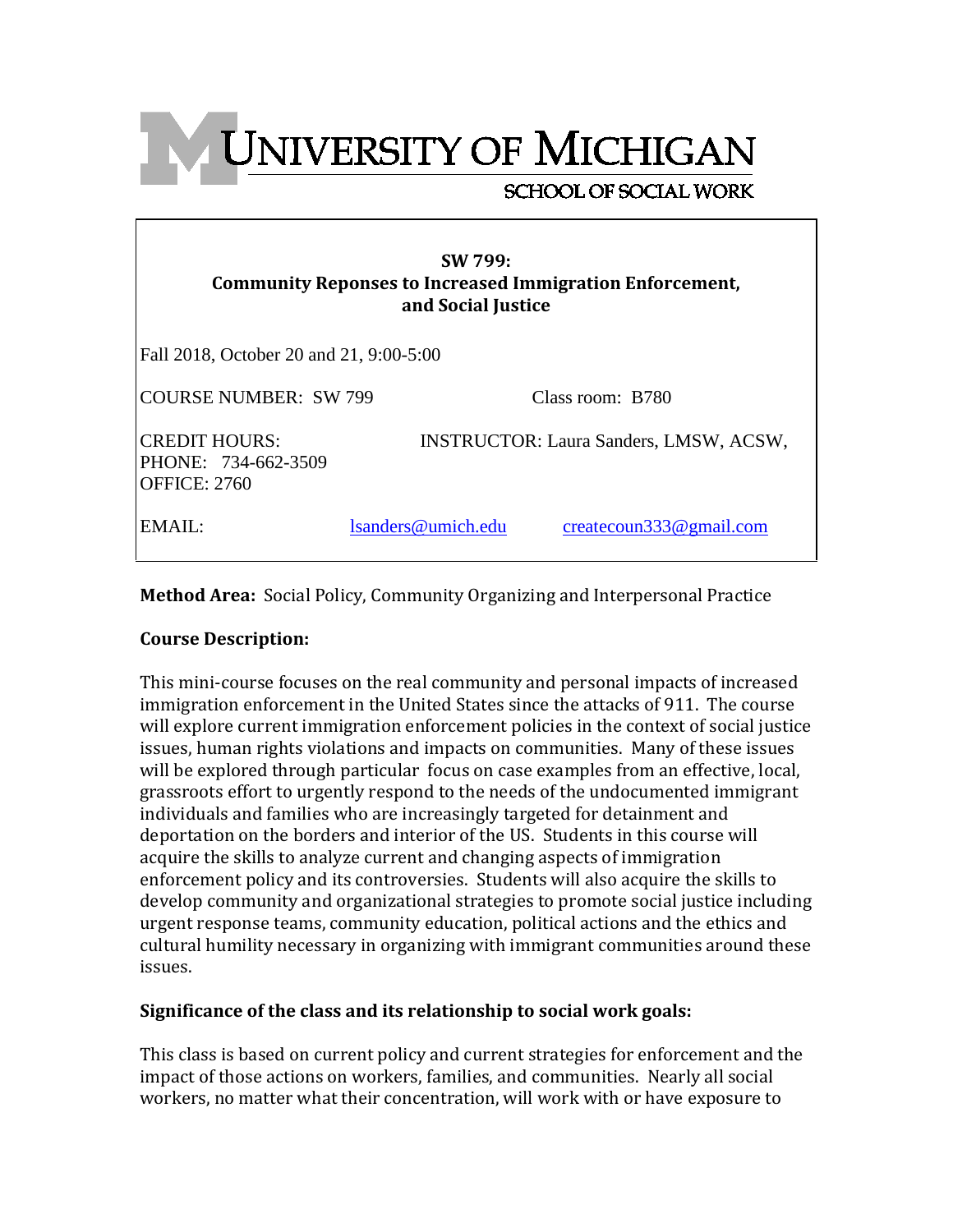undocumented immigrants. The problems and risks associated with being undocumented act as an overarching context to nearly every issue that social workers address and yet are often overlooked or misunderstood as they work with people. Documentation status impacts the experience of people in every system that interfaces with social work including, the schools, child welfare system, criminal justice system, the health system, etc. This class adds knowledge of immigration issues and effective community and organizational responses to enforcement policy to the social worker toolkit. It also provides a basic knowledge for students who may desire jobs that work with immigrants and helping to organize immigrant communities against the social injustices of current immigration enforcement strategies.

# **Course Objectives:**

Students will:

- $\triangleright$  become conversant with the history of increased immigration enforcement and policy since 911
- $\triangleright$  understand the causes and consequences of undocumented migration
- $\triangleright$  be able to identify and assess the language, intent, and extent of current enforcement policies, the strategies and tactics of enforcement, and government entities related to enforcement
- $\triangleright$  be able to analyze the economic, social, and health impact of enforcement on individuals, families and communities
- $\triangleright$  be able to assess ethical and culturally sensitive response efforts to address the negative impact of increased immigration enforcement
- $\triangleright$  be able to use immigrant rights information effectively in community organizing and other activism
- $\triangleright$  be able to assess current immigration reform policy in relation to ethics related to social justice

# **Requirement for Academic Credit:**

# **You can choose from these two assignments:**

# **Option 1:**

Students must turn in a completed paper within two weeks of the course. **To complete the assignment, turn in your paper through Canvas Assignments - Thanks.** Write a five page, double spaced, paper reflecting on what you learned in this class and how you anticipate integrating this learning into your perspectives and practice as a social worker. Think about the questions you had and assumptions you were making about undocumented immigrant populations and immigration enforcement before you came into the course, and what has shifted for you as a result of the course. What content had the most impact on your learning and why? What, if anything, has surprised or inspired you? What would you like to know more about*?* What social work skills have you developed in order to better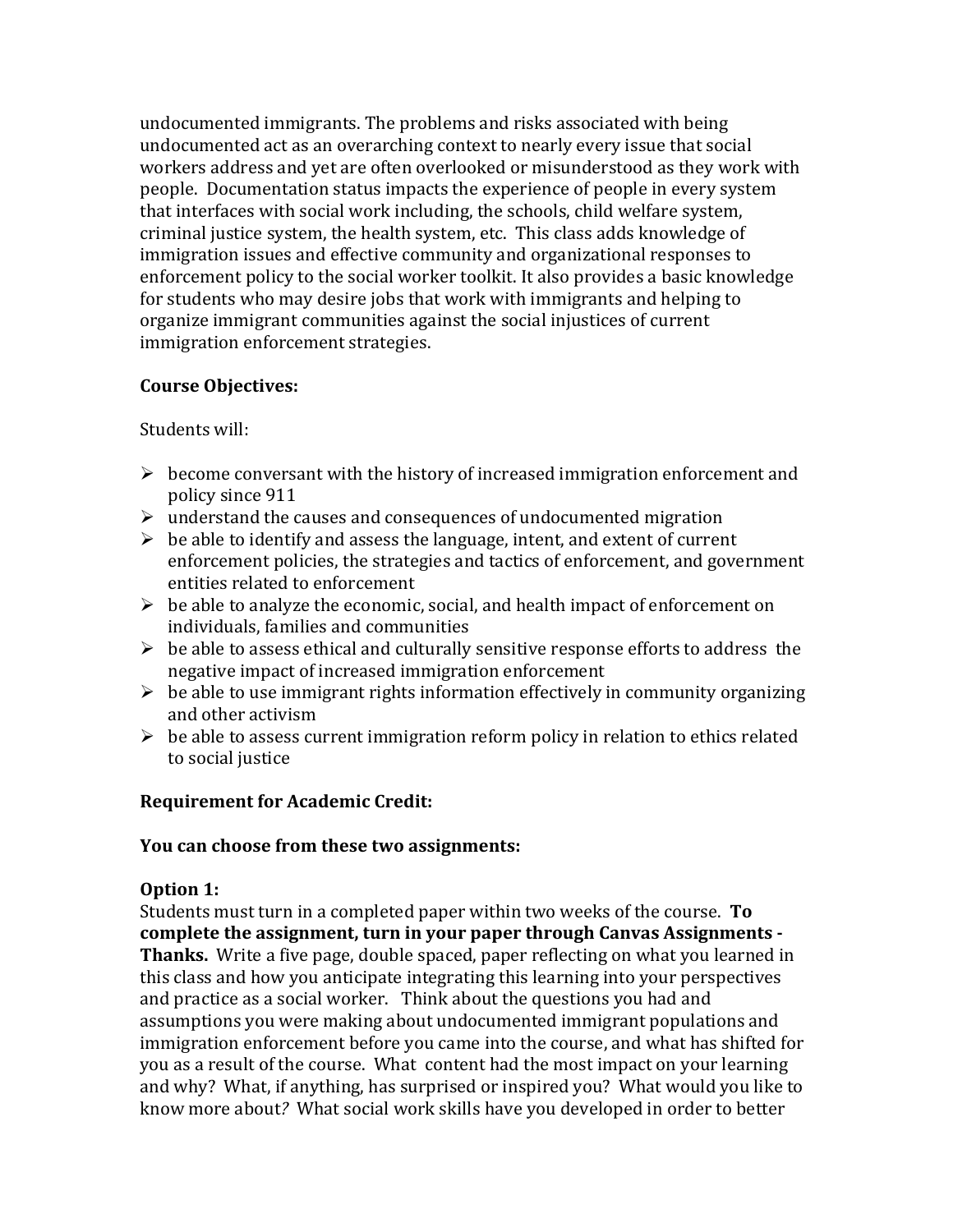work with undocumented immigrant populations? *Incorporate at least three required readings from the course, and do include those from the list of optional readings if you would like, into your reflection, referencing specific quotes, and include a list of sources at the end.*

# **Option 2: (this option is subject to accessibility or change depending on what WICIR is working on at the moment)**

Get involved in a current project of WICIR – in particular, attend a WICIR volunteer orientation or get directly involved via exploring the WICIR face book page. If you go to an orientation, you can choose to get involved with WICIR if you want to (but it is not required for the course), and opportunities to get involved will be mentioned at the orientation. This assignment provides an option to experience active community organizing through attending this orientation with other interested volunteers from the community. Please do the readings to prepare for the course and your activity, but I am not asking you to reference readings for this option

# **Biographical Sketch of the Instructor**:

This course is developed and instructed by Laura Sanders, LMSW:

With a master's degree in social work from the University of Michigan, Laura Sanders has been an instructor in U of M's graduate School of Social Work for 22 years and has practiced for over 28 years as a family therapist in the area. She is a long-time community activist for human rights including those of children, women, TGLBQ people and immigrants. Her work with people is eclectic and creative including advocacy and community organizing. Most recently, she is the co-founder of the *Washtenaw Interfaith Coalition for Immigrant Rights,* a current and active grassroots organization responding to local ICE raids, detainments and deportations of our immigrant community members, and advocating for immigration reform.

# **TRIGGER WARNING:**

Because this course examines injustice, much of the material is painful in nature, and encourages students to explore and share issues of identity, focusing on imbalances of power, privilege, oppression, and discrimination. It is likely to bring up painful material for some students and very new information for others. Please know that all feelings are acceptable and invited, but students are expected to be respectful to others and able to manage their emotions. As well, personal stories are invited but students should not feel pressured to share painful personal material unless they feel prepared and compelled to do so. There will not be sufficient follow-up for processing painful memories or severe anxiety that might get triggered. In general, it is important that students who expect to struggle seek support and/or therapeutic assistance to work through their own feelings, and/or recovery during their graduate education in order to be present and effective in working with struggling clients. Wounded healers who have worked toward resilience and empowerment make some of the best therapists and organizers. See resources for this below.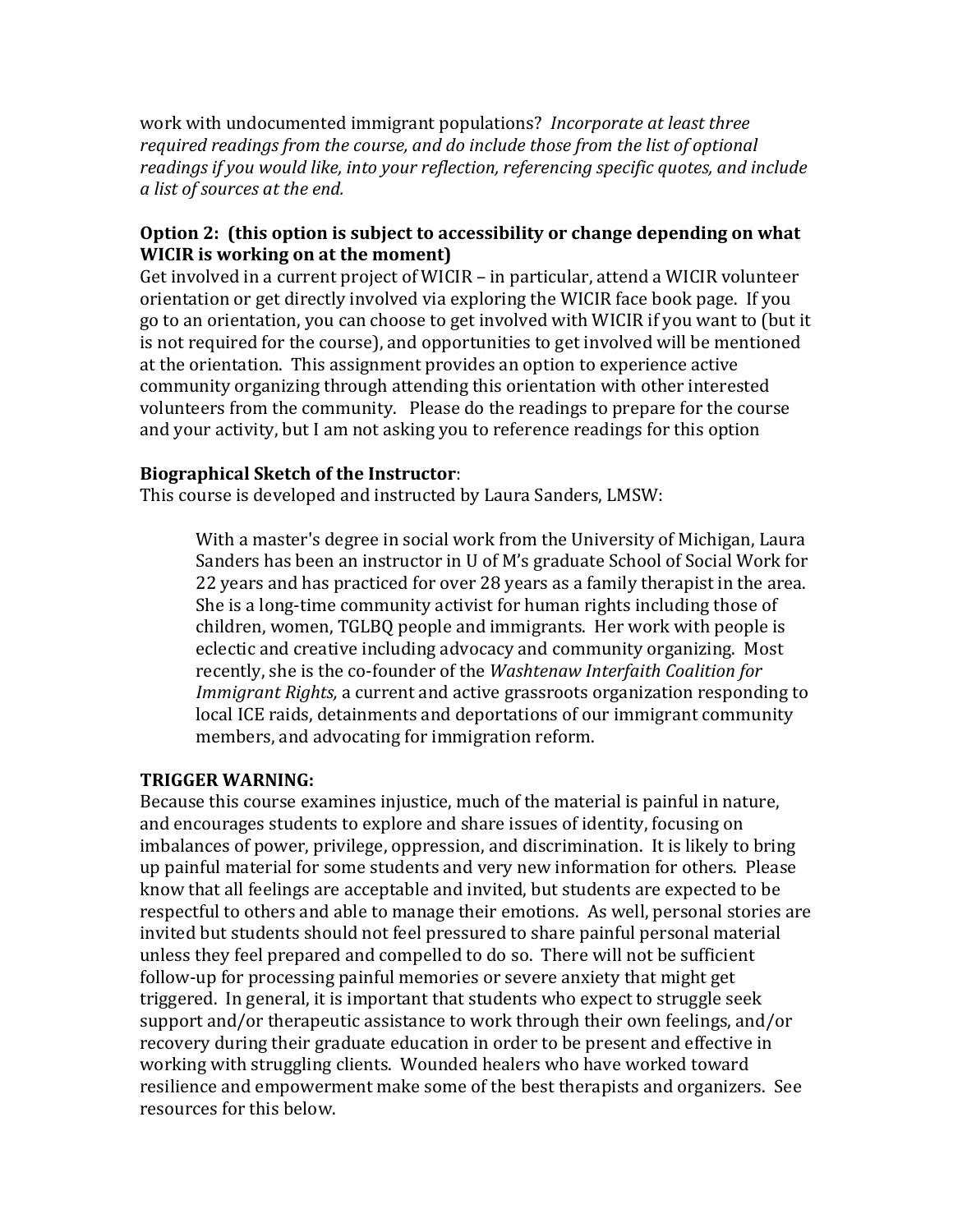#### **Health and Wellness:**

Health and wellness situations or circumstances may impede student success within the program. Students should feel free to contact the School's Health and Wellness Advocates, Lauren Davis or Nyshourn Price, at [ssw.wellness@umich.edu.](mailto:ssw.wellness@umich.edu) Students may also visit/call the University's Counseling and Psychological Services (CAPS). CAPS offers a variety of clinical services, referrals, and workshops. CAPS, Hours: 8am-5pm, 530 S State St., Ann Arbor, MI 48109 [caps.umich.edu](http://caps.umich.edu/)

#### **Accommodations**:

In the era of iPhones, iPads, laptops and wireless networks, some students may wish to spend class time reading email, texting, surfing the web, or doing work for other classes. Please don't do this. If you need a computer as a resource for note-taking please let me know, but I would prefer that they not be open at all. I find that they interfere with discussion and active listening to me and other students. Thanks.

If you need or desire an accommodation for a disability, please let me know soon. The earlier that you make me aware of your needs the more effectively we will be able to use the resources available to us, such as the services for Students with Disabilities, the Adaptive Technology Computing Site and the like. If you do decide to disclose your disability, I will treat that information as private and confidential. Also, please notify me if religious observances conflict with class attendance or due dates for assignments so we can make appropriate arrangements. Also all preferred name and gender pronoun uses will be honored.

# **Safety and Emergency Preparedness:**

In the event of an emergency, dial 9-1-1 from any cell phone or campus phone.

All University of Michigan students, faculty and staff are required to familiarize themselves with emergency procedures and protocols for both inside and outside of the classroom. In the event of possible building closure (i.e. severe weather conditions, public health notices, etc.) you may contact (734)764-SSWB (7793) for up-to-date School closure information.

Be Prepared. Familiarize yourself with the emergency card posted next to the phone in every classroom/meeting room. Review the information on the emergency evacuation sign (located nearest the door) and locate at least (2) emergency exits nearest the classroom.

If you are concerned about your ability to exit the building in the case of an emergency, contact the Office of Student Services and/or email [ssw-](mailto:ssw-ADAcompliance@umich.edu)[ADAcompliance@umich.edu.](mailto:ssw-ADAcompliance@umich.edu), Office of Student Services School of Social Work | Room 1748, [734-936-0961](tel:734-936-0961)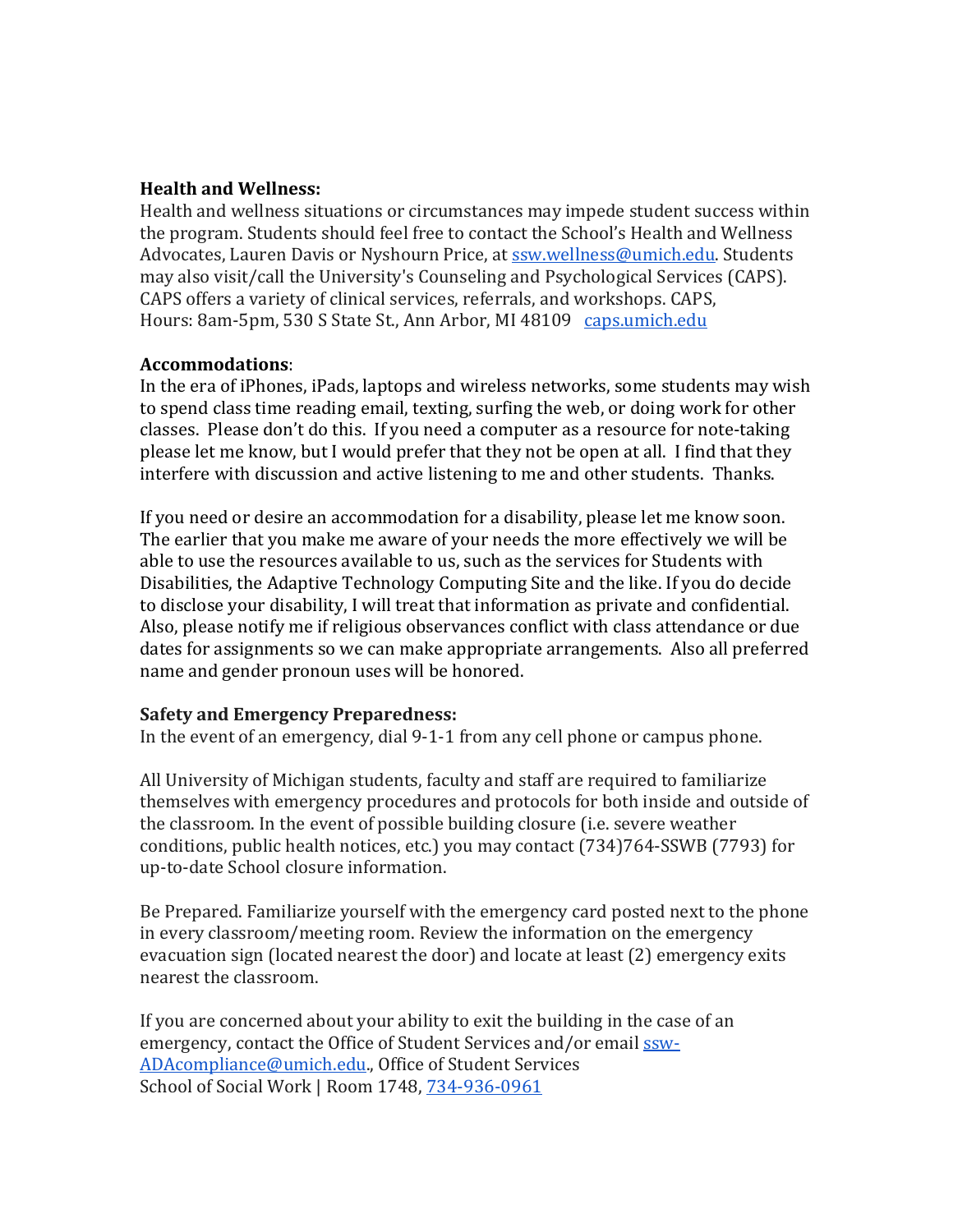For more information, view the annual Campus Safety Statement at [http://www.dpss.umich.edu/.](http://www.dpss.umich.edu/)

Register for UM Emergency Alerts at [http://www.dpss.umich.edu/emergency](http://www.dpss.umich.edu/emergency-management/alert/)[management/alert/.](http://www.dpss.umich.edu/emergency-management/alert/)

# **Mini-Course Readings:**

We only have two days for this course so there are a limited number of required readings. Supplementary readings are included on the Canvas site under "files" and then in "background and optional reading.

# **Required Readings before first day of class:**

Hafez, Farid, Refugee Crisis and Islamaphobia, Commentary

Hanser, Robert, D. (2015) Using local law enforcement to enhance immigration law in the United States: a legal and social analysis, Police Practice and Research: An International Journal, 16:4, 303-315, DOI: 10.1080/15614263.2015.1038027

Passel, Jeffrey S. and D'Vera Cohn. 2009. *A Portrait of Unauthorized Immigrants in the United States*. Washington, DC: Pew Hispanic Center, April. Read the required Executive Summary (pp. i-v) and any other sections that interest you.

Regan, Margaret. 2010. The Death of Joseline. Immigration Stories from Arizona's Heartland. Beacon press. Prologue.

Orner, Peter (ed.). 2008. Underground America. Narratives of Undocumented Lives. McSweeney's Books. Abel's story or Lorena's story. (read at least one of these)

# **Required Readings before second day of class:**

Ayón C., Becerra, D. Mexican Immigrant Families Under Siege: The Impact of Anti-Immigrant Policies, Discrimination, and the Economic Crisis, Copyright © 2013 *Advances in Social Work* Vol. 14 No. 1 (Spring 2013), 206-228

Briskman, L and Latham, S, Refugees, Islamaphobia, and Ayaan Hiris Ali: Challening Social Work Co-option, Affilia: Journal of Women and Social Work, 2017, Vol 32(1) 108-111.

Costello, Maureen, The Trump Effect: The impact of the presidential campaign on our nation's schools Southern Poverty Law Center, 2016

Gwozdziewycz, et. al., Meta-Analysis of the Use of Narrative Exposure Therapy for the Effects of Trauma Among Refugee Populations, The Permanente Journal, Winter, 2013, vol. 17. No. 1.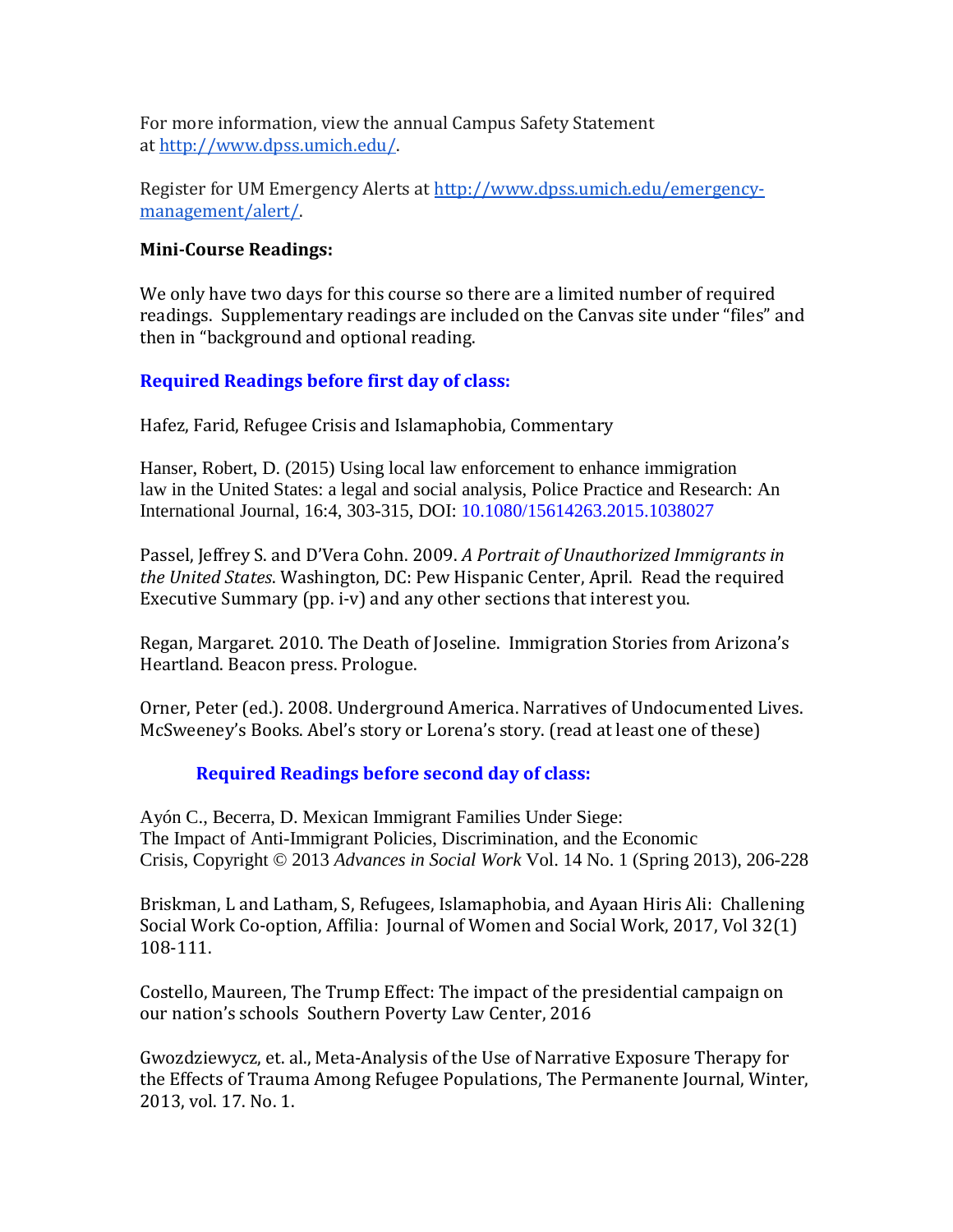Rosenblum, Marc R. 2011. US Immigration Policy Since 9/11: Understanding the Stalemate over Comprehensive Immigration Reform. Washington D.C. the Migration Policy Institute.

A Pen and a Phone: 79 Immigration Actions the Next President Can Take. Center for Immigration Studies, By CIS, April 2016

# *Optional Readings:*

Amuedo-Dorantes, C, Pozo, S, On the Intended and Unintended Consequences of Enhanced U.S. Border and Interior Immigration Enforcement: Evidence From Mexican Deportees, Published online: 1 November 2014# Population Association of America 2014, Demography (2014) 51:2255–2279, DOI 10.1007/s13524-014- 0340-7

A Proposal for Alternative Immigration Reform Bases on Human, Civil and Labor Rights for All, The Dignity Campaign.

Bipartisan Framework for Immigration Reform, 5 pg. summary

Summary of the Border Security, Economic Opportunity and Immigration Modernization Act. 17-pg summary of the last proposed comprehensive immigration reform package.

After Ruling, Hispanics Flee an Alabama Town. The New York Times, October 4, 2011.

Part of Alabama Immigration Law Blocked. The New York Times, October 13, 2011. The text of Alabama's HB 56 (Alabama legislature).

Chaudry, Ajay, et al. 2010. Facing Our Future: Children in the Aftermath of Immigration Enforcement. Washington, D.C. The Urban Institute. Chapters 2-6, pp 12-80. Browse this report.

Chaudry, Ajay, Randy Capps, Juan Manuel Padroza, Rosa Maria Casteneda, Robert Santos, Molly M. Scott. 2010. Facing Our Future: Children in the Aftermath of Immigration Enforcement. Washington, D. C. The Urban Institute. Executive Summary, Introduction and chapter 1, pp iii- pg 12.

Costello, Maureen, The Trump Effect: The impact of the presidential campaign on our nation's schools Southern Poverty Law Center, 2016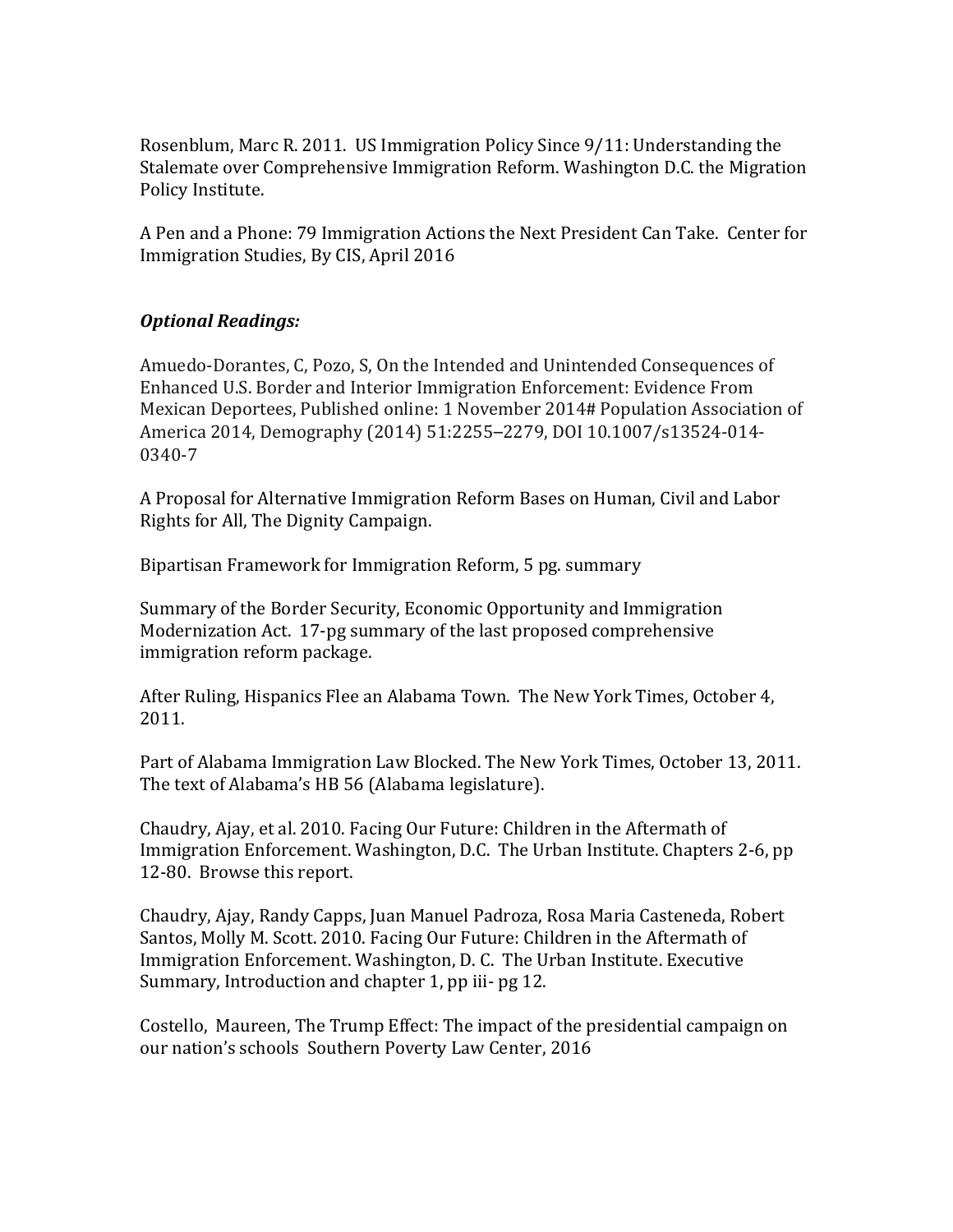Delva, et. al. Mental Health Problems of Children of Undocumented Parents in the United States: A Hidden Crisis, Journal of Community Positive Practices, XIII(3) 2013, *25-35* ISSN Print: 1582-8344; Electronic: 2247-6571

Dreby, J., The Burden of Deportation on Children in Mexican Immigrant Families, University at Albany, State University of New York Journal of Marriage and Family 74 (August 2012): 829 – 845 DOI:10.1111/j.1741-3737.2012.00989.x

Flagg, Anna, The Myth of the Criminal Immigrant, The Marshall project, 2018.

Hafez Farid, The Refugee Crisis and Islamophobia, Insight Turkey, Vol. 17 / No. 4 / 2015, pp. 19-26

Lopez et. al., Health Implications of an Immigration Raid: Findings from a Latino Community in the Midwestern United States, Journal of Immigrant Minority Health, 2016, DOI 10.1007/s10903-016-0390-6

Reuters: The Trump Effect – Immigration: Tracking the Impact of the President's Policies., 2017.

Sanders, Laura, Ramiro Martinez, Margaret Harner, Melanie Harner, Pilar Horner, and Jorge Delva. 2013. *Grassroots Responsiveness to Human Rights Abuse: History of the Washtenaw Interfaith Coalition for Immigrant Rights,* Social Work.

January 27, 2017: Executive Order Protecting the Nation from Foreign Terrorist Entry into the United States.

Chen, Michelle, Twitter, Want to Know How Trump's Policies Will Actually Impact Undocumented Immigrants? How Trump Will Target Immigrants and How All of Our Communities Can Fight Back.

# **Organization of the Course Content (Subject to changes)**

# **Day 1**

Day one starts with interactive experiences that introduce current issues, myths and facts associated immigrants and migration and an introduction to the local, grassroots organization, the Washtenaw Interfaith Coalition for Immigrant Rights. A brief review of immigration trends especially from Mexico, Central and South America, and policy, post-911, and an introduction to the bodies of government responsible for current immigration enforcement including the missions, activities and strategies of ICE (Immigration and Customs Enforcement) and CBP (Customs and Border Protection) will be explored. We will discuss the process of crossing and apprehension at the U.S. border through guest presentation and understand the